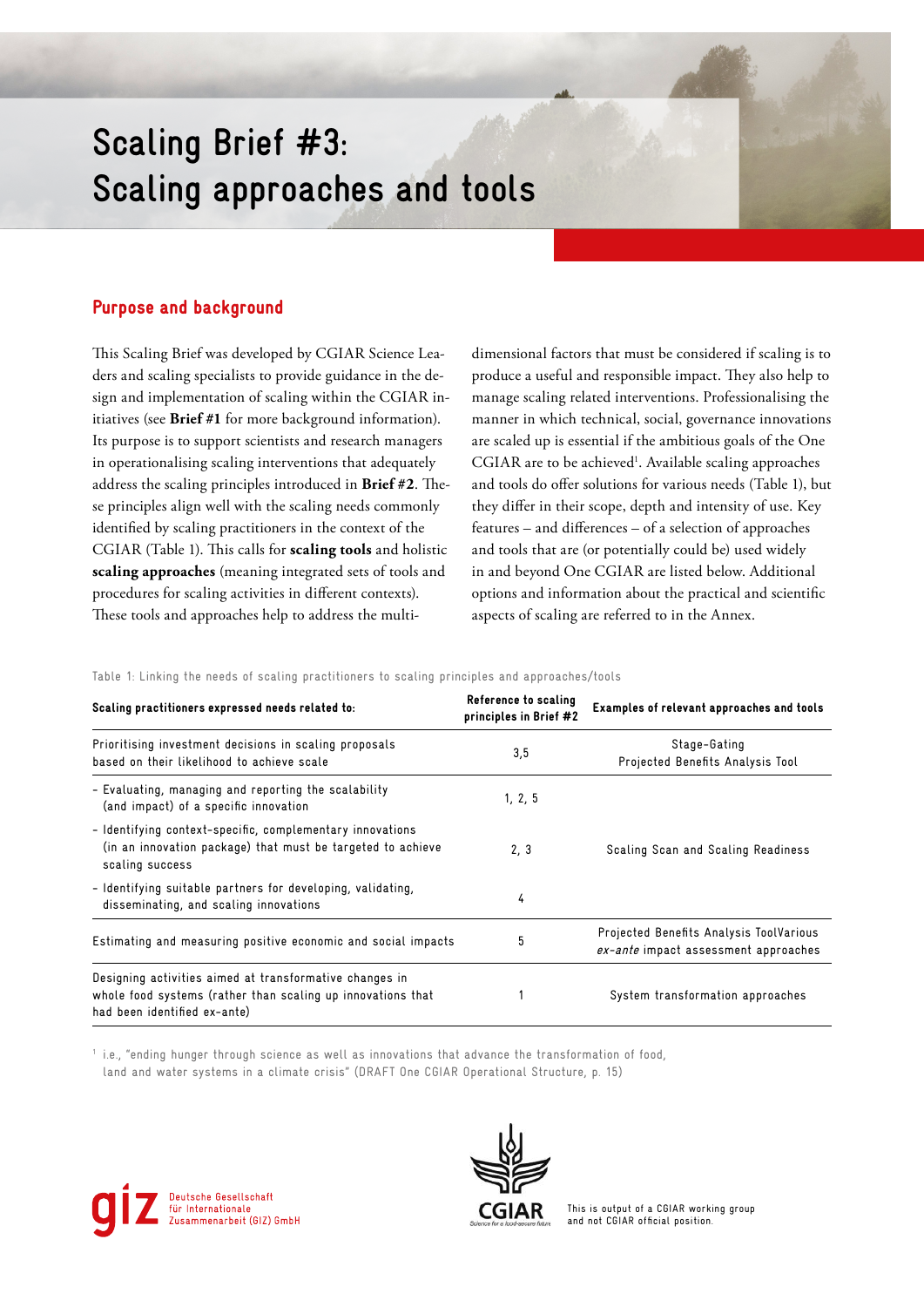# Overview of scaling approaches and tools

#### a) STAGE-GATING

**Purpose:** Stage-gating is a performance management approach used to manage the process of design, testing, validation and scaling of both technological and non-technological innovations in One CGIAR, while acknowledging that such processes are characterised by limited predictability and controllability, and that not all innovations will lead to positive outcomes at scale.

In One CGIAR, stage-gating **will be** designed to:

- inform resource allocation to all initiatives and components, and to assess initiative design and implementation at different stages (including, e.g., design stage or implementation stage), featuring *Proceed*, *Adapt/Modify*, and *Cancel* decisions,
- create space for discovery, failure and learning, while also nurturing and scaling innovations that have a high impact potential,
- ensure a steady flow of continuous innovation, as well as continuous investment in the different stages of innovation design, testing, validation and scaling.

**Description:** Stage-gating supports critical reflection and decision-making on which innovations or combinations of innovations (i.e. innovation package) and investments have the highest likelihood of resulting in positive societal outcomes and impacts at scale. Its design will be tested during 2021 and the mechanism will be validated by 2024. (see [here](https://storage.googleapis.com/cgiarorg/2020/11/SB18-02aii_CGIAR-Performance-and-Results-Management-Framework-2022-30.pdf) for further information). Stage-gating will be based on four principles: 1) Enabling transparent, evidence-based resource allocation; 2) Supporting reflection, learning and adaptive management; 3) Facilitating performance management using specific indicators and metrics; and 4) Encouraging innovation, creativity and action.

#### b) SCALING READINESS

**Purpose:** [Scaling Readiness](https://www.scalingreadiness.org/) is a scientific approach which supports organisations, projects and programmes in achieving their ambitions to scale innovations.

Scaling Readiness is mostly **useful** in order to:

- systematically improve the scaling performance of scaling activities by using scientific methods to assess the scaling readiness of innovation,
- manage a portfolio of interventions aimed at scaling using standardised approaches,
- support development, implementation and the evaluation of scaling strategies,
- develop a shared understanding among various stakeholders regarding the details of the intervention and the innovations that the interventions aim to scale.

**Description:** Scaling Readiness helps to understand innovations in a comprehensive manner. This includes quantitative analyses of their *innovation readiness* (development stage of an innovation) and *innovation use* (the extent to

which an innovation is already being used in society). It also helps to identify the actions that could accelerate or enhance scaling. To achieve this, Scaling Readiness provides a 5-step approach (1. Characterise, 2. Diagnose, 3. Strategise, 4. Agree, 5. Navigate) that iteratively supports the design, adaptive implementation and monitoring of scaling strategies. It does not focus on single innovations, but uses innovation packages as the unit of analysis. Instead of perceptions, it uses documented evidence, and it can help to develop scaling capacity and select effective and capable partners and partnership models.

Scaling Readiness was **not** designed to

- yield quick outputs; a certain degree of data input is needed for evidence-based results,
- achieve system transformation, as it aims to scale a selected package of innovations for a given objective in a specific context,
- capture detailed impacts achieved by the intervention.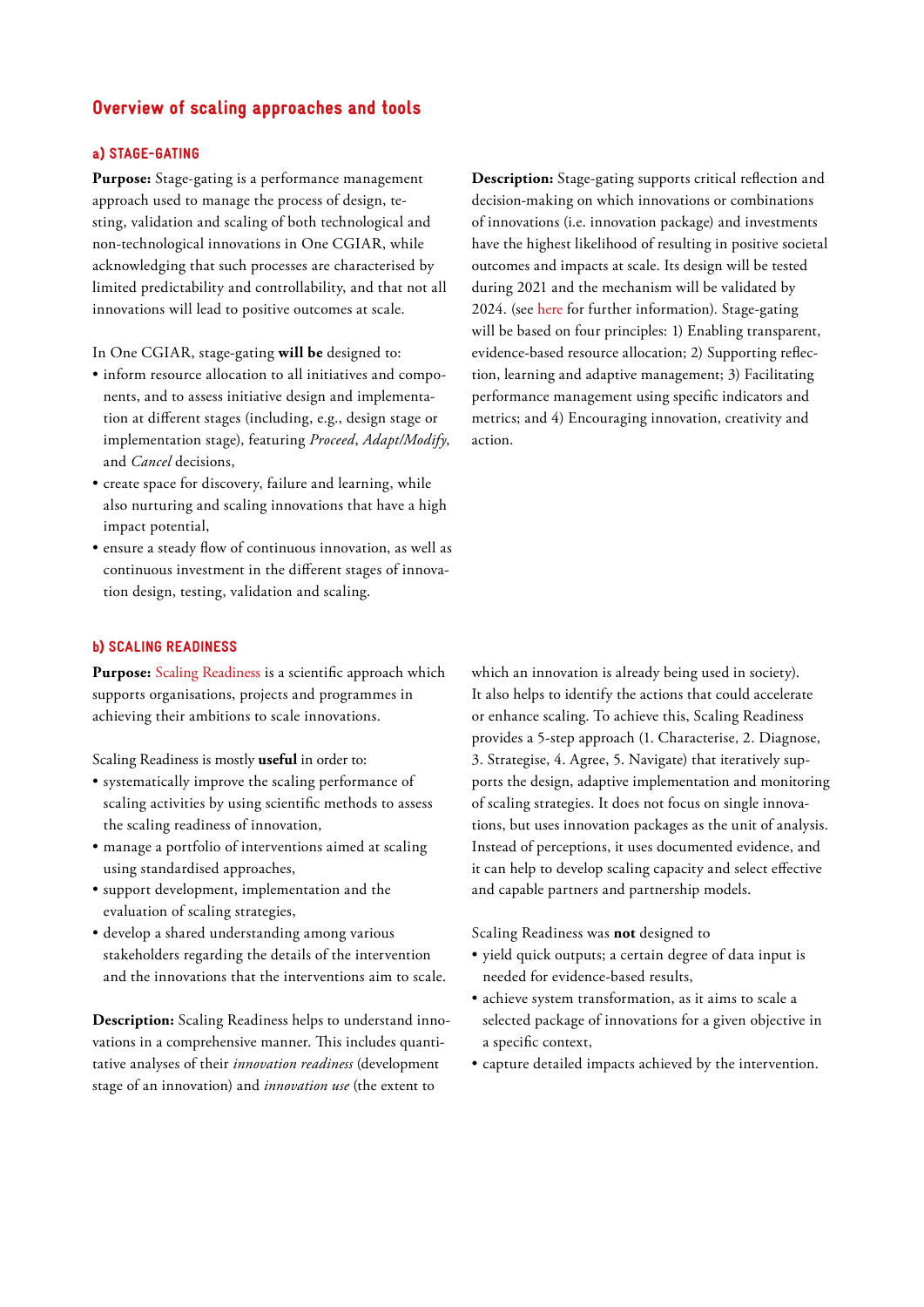#### c) SCALING SCAN

Purpose: The [Scaling Scan](https://repository.cimmyt.org/handle/10883/20505) is a user-friendly approach that helps scaling practitioners to formulate a realistic, context-specific and responsible scaling ambition for a selected innovation.

The Scaling Scan is mostly **useful** in order to:

- rapidly scan the strengths and weaknesses of a scaling strategy and generate immediate information for scaling practitioners, enabling them to adjust scaling strategies or identify a need for new collaborations, for instance,
- facilitate and support discussions on systematic scaling strategies with a range of scientific and non-scientific stakeholders,
- understand what scaling a selected innovation would require in order to generate sustained impacts,
- be applied in different formats ranging from faceto-face workshops of two hours to two full days or through virtual sessions.

#### d) Projected Benefits Analysis Tool

**Purpose:** The Projected Benefits Analysis Tool is aimed at designing frameworks for the initial screening of projects/investments. These frameworks help to guide investment designs and decisions. It is an analytical tool for assessing the impact and/or the value for money of project proposals.

The Projected Benefits Analysis Tool is mostly **useful** in order to:

- make an initial screening of projects/investments to justify a funding decision
- estimate the expected impact of projects/investments/ research portfolios
- check plausibility/effectiveness of the theory of change

**Description:** It guides its users through several tactical questions and a scoring of ten key scaling ingredients (e.g., finance, demand, value chains). This allows them to recognise multi-disciplinary bottlenecks and opportunities that should be addressed to achieve scale. Much of the data input for the Scaling Scan is generated in stakeholder workshops, and the tool helps to rapidly prepare and structure scaling discussions with key partners. The tool is divided into 3 major steps: 1) Building a realistic scaling ambition, 2) Assessing the scaling ambition and 3) Assessing bottlenecks and opportunities.

The Scaling Scan was **not** designed to

- deliver a scaling strategy instead, it clearly shows the points that should be addressed for successful scaling and not how to do it,
- give exact answers, as it is based on experiences rather than on evidence.

**Description:** The assessment is based on the potential contribution of an investment to defined impact targets and its contribution to SDGs and the likelihood of impact, but aspects such as the adequate consideration of gender/youth can also play a role. The methodology is currently being refined and will soon be tested on practical cases (completion is planned for early 2021).

The Projected Benefits Analysis Tool was **not** designed for

- designing or managing scaling activities,
- identifying strategic partnerships.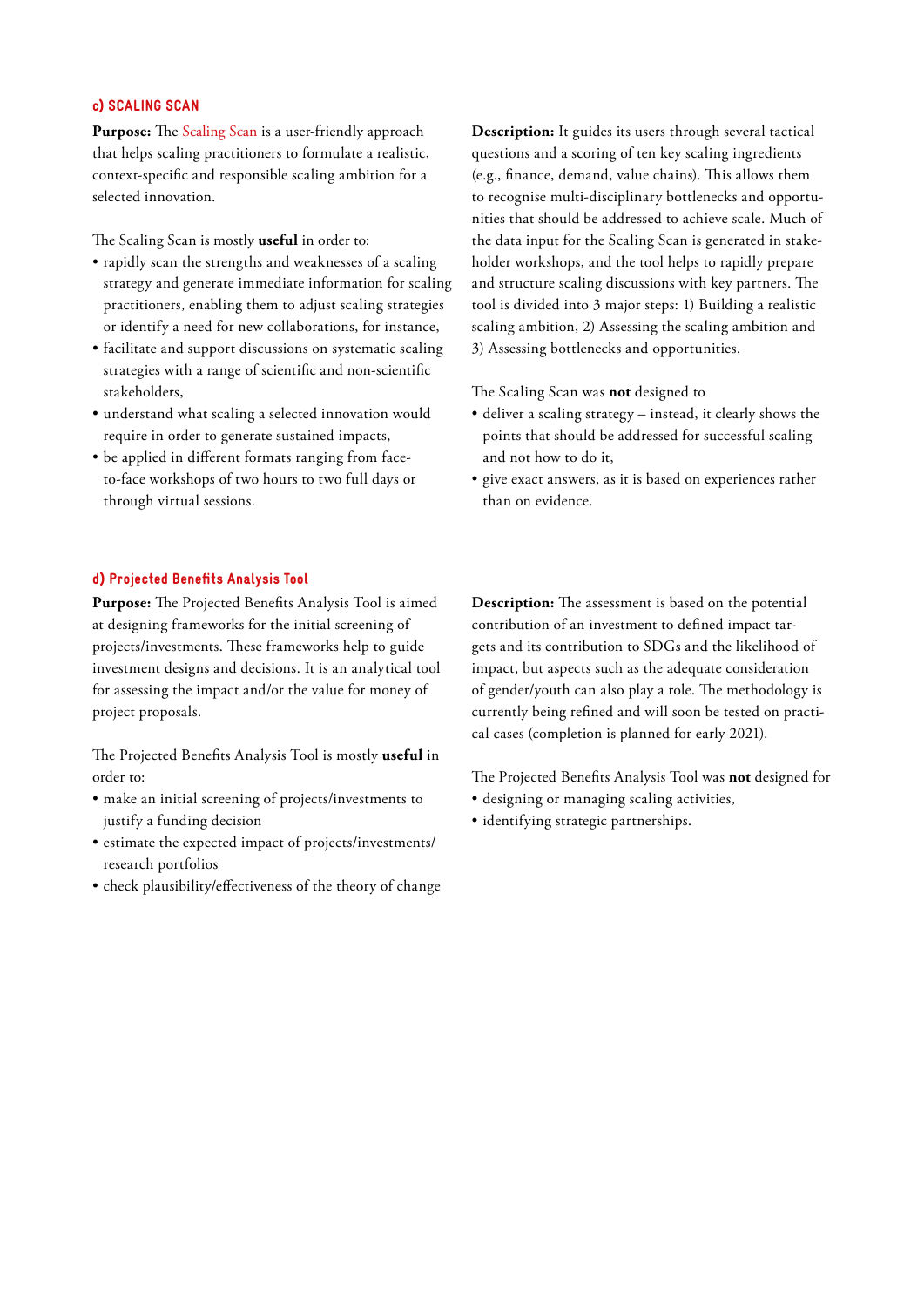## **Conclusions**

Various actors in One CGIAR have diverse scaling needs depending on their directorate, science group and region. **Scaling approaches** like Scaling Scan or Scaling Readiness can support them in, e.g., managing innovations, interventions, stakeholder engagement and monitoring. Specific needs can be addressed by using **tools**, such as the Projected Benefits Analysis Tool, or by blending and customising existing approaches and tools (see, e.g. the [ILRI Impact at Scale framework\)](https://www.ilri.org/research/programs/impact-scale). However, the degree of understanding regarding the diversity of approaches/tools and their main feature areas still varies among CGIAR actors. There are also some needs such as the management of time, knowledge and costs, that cannot currently be sufficiently addressed by the available tools.

Complementary to approaches and tools that focus on bottom-up **scaling activities** aimed at selected innovations and innovation packages, guidance is required for designing top-down activities that target **transformative changes in whole food systems** by improving policies, partnerships and research designs (see, e.g, the Food System Transformation Framework in the Annex). In addition, the proposed One CGIAR Operational Structure distinguishes between scaling and system transformation. Differentiating scaling up and system transformation in tool classification can therefore increase the fitness of the tools for different One CGIAR purposes.

The diversity of needs and actors requires a transparent, comprehensive and integrated tactic for tool utilisation. Approaches for investment decisions could benefit from the consideration that innovation development and scaling processes are often non-linear and may require iterations. Depending on their aims, contexts and beneficiaries, target and support needs differ between innovations and scaling strategies. For example, stagegating design can respond to this by featuring stages with flexible durations and context-sensitive assessment criteria provisions for learning.

The [CGIAR Performance and Results Management](https://storage.googleapis.com/cgiarorg/2020/11/SB18-02aii_CGIAR-Performance-and-Results-Management-Framework-2022-30.pdf)  [Framework 2022-2030](https://storage.googleapis.com/cgiarorg/2020/11/SB18-02aii_CGIAR-Performance-and-Results-Management-Framework-2022-30.pdf) provides a space for relevant scaling approaches and tools that can be applied to support the introduction and implementation of the 2030 Research and Innovation Strategy. We recommend that One CGIAR documents the capabilities of different scaling and system transformation approaches/tools to address diverse One CGIAR needs – and that it establishes mechanisms that will not only consolidate and rationalise the tools, but also develop the capacity of key One CGIAR staff and partners to learn, use and adapt these tools. The documentation and the mechanisms can complement the early testing and further development efforts of CGIAR stage-gating in 2021, and introduce a collaborative design dimension to the testing and further development processes.

Deutsche Gesellschaft für Internationale Zusammenarbeit (GIZ) GmbH

Registered offices Bonn and Eschborn, Germany

Friedrich-Ebert-Allee 32 + 36 53113 Bonn, Germany

E beaf@giz.de I www.giz.de

Fund International Agricultural Research (FIA)

This is a common output of members of the CGIAR Science Leaders community, the CGIAR System Management Office, other members of the CGIAR interested in scaling and the GIZ/CGIAR Task Force on Scaling.

Foto (Nepal): Chris de Bode for CGIAR

December 2020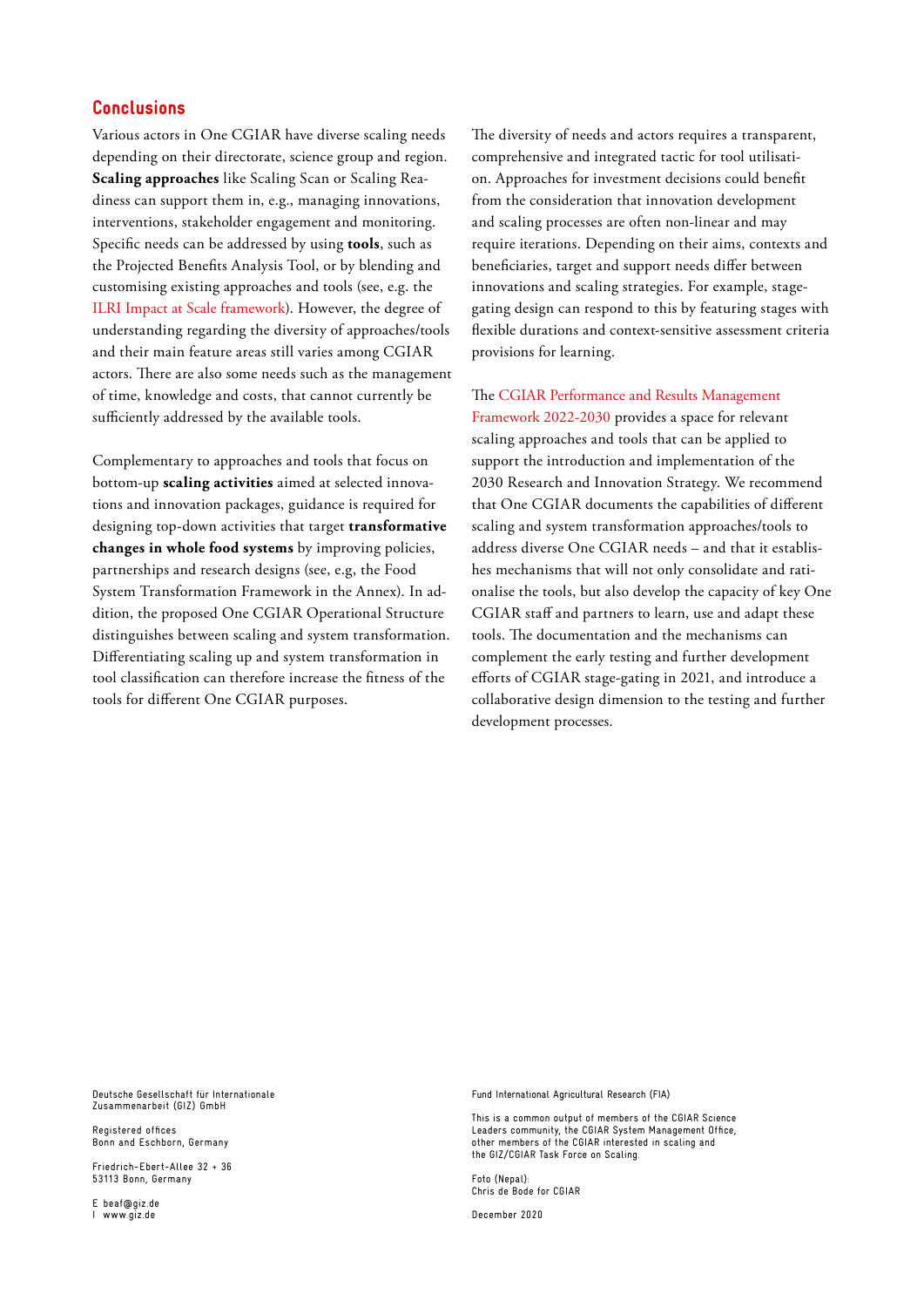# Annex: Overview of selected tools and approaches and further reading

Name and link Brief description

| Tool and approaches for scaling innovations        |                                                                                                                                                                                                                                                                                                                                                                                                                                                                                                                                                                                                                                                                                  |  |
|----------------------------------------------------|----------------------------------------------------------------------------------------------------------------------------------------------------------------------------------------------------------------------------------------------------------------------------------------------------------------------------------------------------------------------------------------------------------------------------------------------------------------------------------------------------------------------------------------------------------------------------------------------------------------------------------------------------------------------------------|--|
| Scaling Up Management<br>(SUM) Framework           | The SUM framework has been developed to serve three related objectives, namely<br>1. to provide an easy and straightforward way to assess the scalability of proposed interventions,<br>2. to provide guidelines for designing pilot projects and other innovations "with scale in mind",<br>3. to provide tools and approaches to help practitioners manage the scaling process.<br>SUM offers advice on a three-step (1. develop a plan 2. establish preconditions 3. implement scaling<br>up process), ten task process for effective innovation scaling. It is to be noted that step 1. includes a<br>scalability assessment tool with 32 items over seven model categories. |  |
| Agricultural scalability<br>assessment Tool (ASAT) | ASAT has been developed by USAID's Bureau for Food Security to provide a qualitative appraisal<br>of an innovation's scalability. ASAT provides information on the strengths and weaknesses of<br>the innovation regarding its scalability, the most promising scaling up pathways, and information<br>on the extent to which contexts facilitate scaling.                                                                                                                                                                                                                                                                                                                       |  |
|                                                    | ASAT consists of two tools: an Agriculture Scaling Decision Tree (ASDT) and an Agricultural<br>Scalability Assessment Matrix (ASAM). A dashboard summarizes the results of the tools and<br>provides recommendations based on that analysis. The ASDT helps to select the appropriate<br>scaling up pathway for an intervention (i.e., private, public, or donor driven). It should be applied<br>first, since scoring via the ASAM is contingent on the choice of pathway.                                                                                                                                                                                                      |  |
| Impact of Research in<br>the South (ImpresS)       | With ImpresS, CIRAD has developed two separate approaches 1) to better understand innovation<br>processes and impacts in agricultural research for development interventions and 2) to increase<br>its impacts.                                                                                                                                                                                                                                                                                                                                                                                                                                                                  |  |
|                                                    | 1. The ImpresS ex-post approach allows to better understand the innovation process and assess the<br>impact of innovation for development interventions. This method has two main particularities: being<br>participatory, as major actors are involved in the analysis of the intervention impacts. Moreover,<br>this approach enhances the learning processes and capacity strengthening between the different<br>actors (researchers, farmers, producer organizations ).                                                                                                                                                                                                      |  |
|                                                    | 2. The ImpresS ex-ante approach supports the formulation of a common vision and plausible impact<br>pathway of an intervention, taking impact into account since the conception of an intervention.<br>The approach is participatory, iterative and adaptive. It puts the actors in an innovation process<br>at the center of the construction of plausible impact pathways. It relies on three main principles:<br>the focus on the generation of outcomes, on long term processes and on building a shared vision<br>on the hypothetical impact narrative among partners. Three main tools are used: the innovation<br>story, the outcome mapping and the impact pathway.      |  |

## System transformation approaches

| The Food System<br><b>Transformation</b><br>Framework | The Food System Transformation Framework enables to analyze how potential trade-offs between<br>food system dimensions (such as access, safety, affordability, and resilience) can be addressed and<br>how synergies can be enhanced. The framework consists of three major stages: |
|-------------------------------------------------------|-------------------------------------------------------------------------------------------------------------------------------------------------------------------------------------------------------------------------------------------------------------------------------------|
|                                                       | 1. understand societal demands arising from different societal transitions in the areas<br>of agriculture, demography, income and diets, and climate change,                                                                                                                        |
|                                                       | 2. identify the full range of intervention strategies, ranging from technologies and market<br>development to social innovation and adaptive governance regimes,                                                                                                                    |
|                                                       | 3. evaluate the interventions and leverage points where there is an established evidence<br>base demonstrating the likely impact for key stakeholders.                                                                                                                              |
|                                                       | The framework recommends tools and literature to go through each of these steps. It allows<br>to better understand the interfaces between structural change processes in society and the impact<br>of different types of development interventions or business investments.         |
| Six fundamental concepts<br>of Systems thinking       | Some concepts and tools that are proposed for developing and advancing systems mindsets for<br>complex problem solving.                                                                                                                                                             |